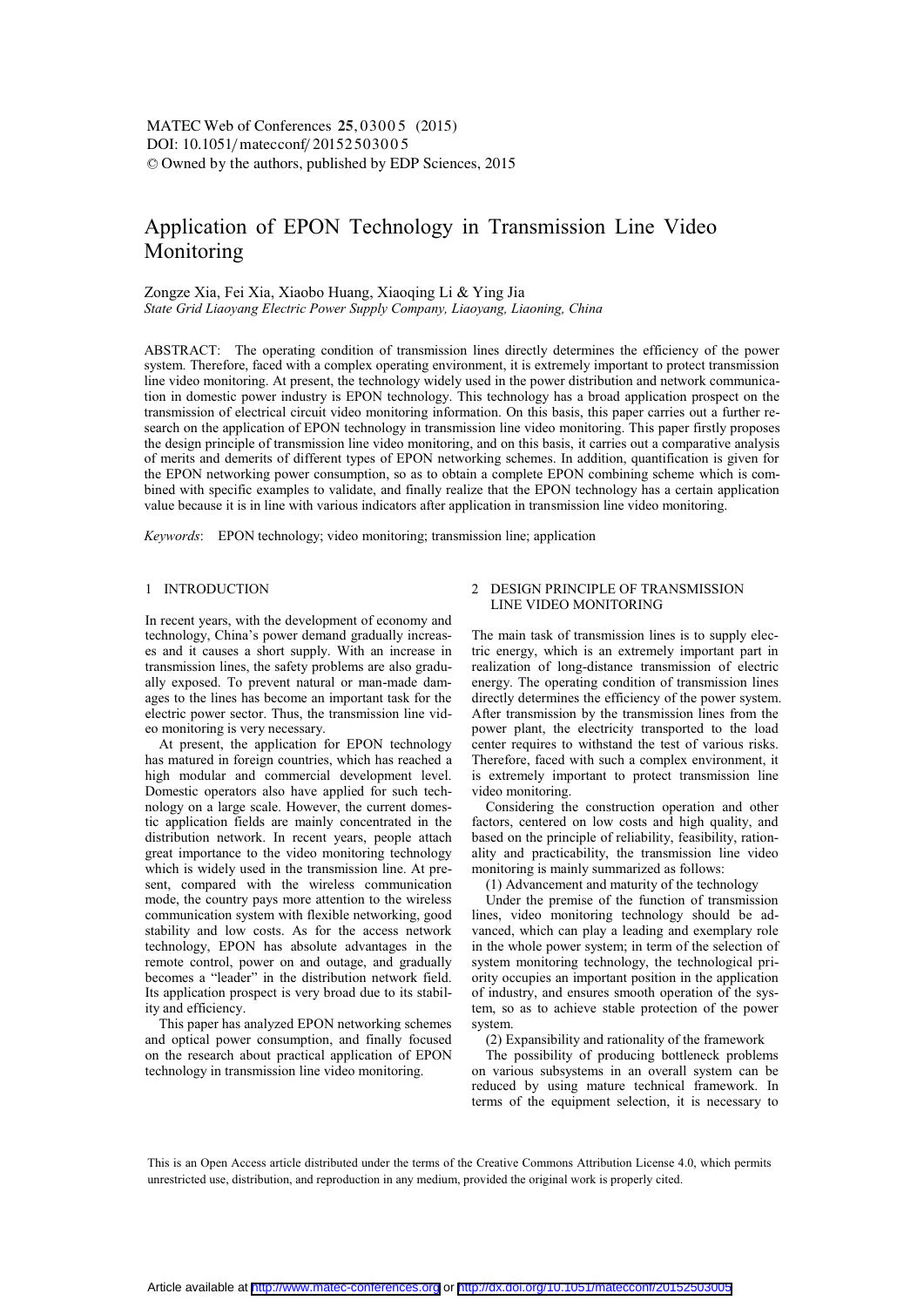leave room for future product upgrading, so there is a need to comprehensively consider the expansibility of various subsystems.

(3) Timeliness and reliability of the system

In the transmission line video detection, there is an inseparable relationship between the efficiency of power system and the security and stability. To ensure safe operation of the transmission lines, the design of transmission line system must be ensured to have certain reliability, and effectively protect video detection, thus realizing video transmission.

# 3 APPLICATION OF EPON IN VIDEO DETEC-TION

## 3.1 *EPON networking schemes*

As a kind of mature optical access network technology, Ethernet Passive Optical Network (hereinafter referred to as "EPON") has been widely used in the field of electric power supply. ONU (Optical Network Unit), ODN (Optical Distribution Network) and OLT (Optical Line Terminal) are main components of EPON. Wherein, ONU provides a user-side interfaces and an optical interface between ODN and users, which realizes signal processing and maintenance management of the user equipment; the electrical interface is located at user side, while the optical interface is located at the side of ONU network. OLT provides a variety of business with transmission means, and reduces the tight coupling of management between the equipment, and its main purpose is to provide optical interfaces between ODN and business network. EPON has the network flexibility, which has a superior adaptability to the direction of optical cable. The main compositions of reducing costs are tree network structure, star network structure and ring network structure. The main structures are as follows:

(1) Ring structure

Under a certain circumstance, the ring structure can usually improve network reliability, which is a special kind of chain structure with a great practical value.



Figure 1. Ring OND structure chart

(2) Chain structure

The chain structure is connected in series by unbalanced optical branching devices, which transmits signal sent by ONU to OLT after inserting into the optical bus, thus facilitating OLT detected by the whole optical lines to send signals. In this way, it is possible to introduce additional losses, thereby increasing the optical power consumption.



Figure 2. Chain OND structure chart

#### (3) Tree structure

The most common structure type in EPON is the tree structure, which is a basis structure configured from point to multipoint. Typical ODN structure is shown in Figure 3. This structure chart can transmit outbound signal to many users through the optical branching device, and transmit to OLT after confluence with the uplink signals.



Figure 3. Tree OND structure chart

#### 3.2 *Analysis of optical power consumption*

Reasonable configuration of ODN is significantly important in the design of progressive networking. The branch optical fiber, optical splitter and main optical fiber jointly constitute ODN. Only when the optical power accepted by ONU is within the range of ONU optical interface, normal transmission of optical signals between OLT and ONU can be achieved, so it is extremely important to analyze the optical power consumption. In ODN network with multistage spectral cascade, in order to display the series of multiple spectral effects, a non-uniform distributed optical splitter which is 1:2 is generally adopted to realize networking. Therefore, in the design of multistage non-uniform PDN network, it requires precise calculation to determine the power ratio of uniform optical splitter and spectral series.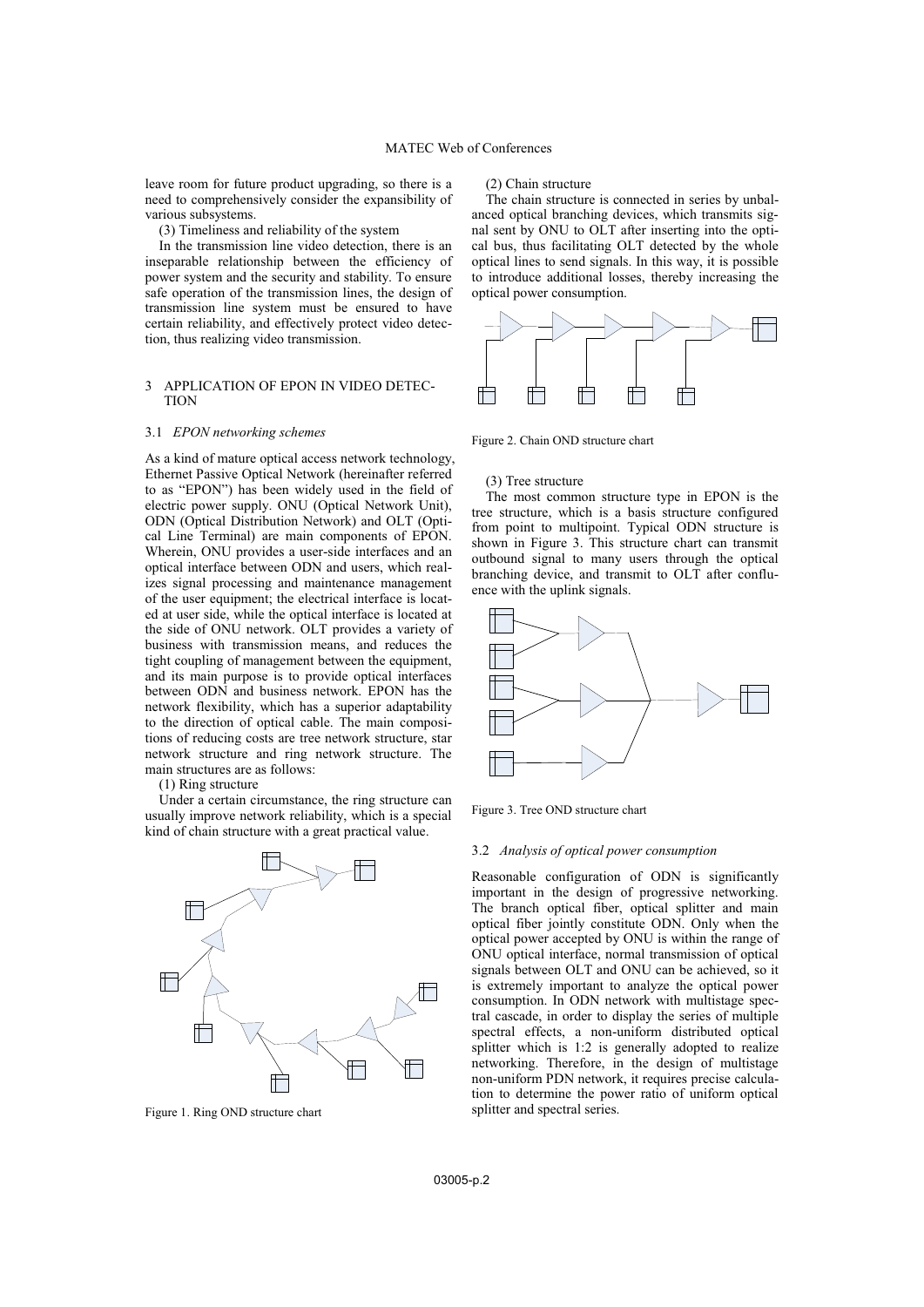EMME 2015

| Table 1. Parameter list of power extraction of non-uniform optical splitter |         |         |       |        |          |  |  |
|-----------------------------------------------------------------------------|---------|---------|-------|--------|----------|--|--|
| Optical splitting ratio                                                     | 40:60   | 30.70   | 20:80 | 10:90  | 5:95     |  |  |
| Maximum allowable deviation range(dB)                                       | 0.4     | 0.4     | 0.4   | 04     | 0.4      |  |  |
| Typical value of insertion loss(dB)                                         | 4.4/2.6 | 5.6/1.9 | 74/13 | 104/09 | 11.8/0.6 |  |  |

Currently, in the EPON system, PX02 optical module has been widely used. The actual engineering practice and series indicators of optical communications show that, the maximum optical power from OLT to ONU is normally set as 26dB. By the use of this optical module, the maximum optical power at the opposite direction can be set as 24dB. The power consumption of non-uniform optical splitter is shown in Table 1.

1. Power consumption at the interface

The component mostly used in the optical passive device is an optical fiber splice. It generally forms a passive device by two optical fibers, which is mainly divided into the fusion fixture splice with the power attenuation of 0.2Db / splice, and the moving splice with the power attenuation of 0.5Db / splice.

2. Inherent power consumption of optical fiber

The consumption in the process of optical signal transmission is mainly because the impurity of optical materials has a stronger optical absorption capacity. In the process of transmission with 1,490 nm of wave length, the attenuation coefficient is weakened based on 0.2Db / km, while the transmission with 1,310 nm of wave length is weakened based on 0.36Db / km.

3. Surplus degree of the system

After putting into use of the optical fiber, its aging phenomenon and surrounding environment will have a certain impact on power consumption. On this basis, the concept on surplus degree of the optical fiber is introduced, and a certain budget is left for the future potential power losses, which is generally set as 3dB in engineering. Therefore, the formula of a total power budget of ODN optical link is as follows:

$$
P = \sum L_i + \sum M_i + \sum N_i + \sum K_i + G
$$

Where: G is the power surplus degree of the system; Ki is the insertion consumption of optical path; Ni is the power consumption of the splice; Mi is the power extraction of moving slice; Li is the power attenuation of each section of optical fiber.

In this design of multistage non-uniform ODN network, the maximum spectral series of the system is calculated by the maximum one. For the selection of optical power distribution ratio, each branch in different programs should be calculated, so as to select the best program. For a typical multistage uniform optical OND network, the length of optical splitter at each segment is respectively 2.6km, 2.4 km, 2.2 km, 2.1 km, 2.2 km, 2.3 km and 2.6 km. The splice of each section of optical fiber is a moving splice with the power ratio of 20:80.

According to the above conditions, the dissipation of optical fiber lines at the uplink direction is as follows:

 $\sum L_i = 0.22 \times (2.6 + 2.4 + 2.2 + 2.1 + 2.2$  $+2.3 + 2.6 = 3.608$ (*dB*)

The power dissipation on moving splice of the optical fiber is:

$$
\sum M_i = 7 \times 2 \times 0.5 = 7(dB)
$$

The dissipation on fusion node of the optical fiber is:

$$
\sum N_i = 7 \times 0.2 = 1.4 (dB)
$$

The insertion loss of optical splitter is:

$$
\sum K_i = 7 \times 1.3 = 9.1 (dB)
$$

From the above, the total power consumption of the lines is as follows:

$$
P = 5.904 + 7 + 1.4 + 9.1 = 23.404(dB)
$$

According to the above statement, the surplus degree of the optical fiber is 3dB, and the uplink optical power is 26.4dB, far exceeding the prediction of the maximum optical power. Therefore, such a program requires to be amended. The power dissipation can be adjusted by the use of optical splitter which is 5:95, so as to achieve the requirements of indicators.

According to the above conditions, the dissipation of optical fiber lines at the down direction is as follows:

$$
\sum L_i = 0.22 \times (2.6 + 2.4 + 2.2 + 2.1 + 2.2 + 2.1 + 2.2 + 2.6) = 3.608(dB)
$$

The power dissipation on moving splice is:

$$
\sum M_i = 7 \times 2 \times 0.5 = 7(d)B
$$

The power dissipation on the nodes of optical cable is:

$$
\sum N_i = 7 \times 0.2 = 1.4 (dB)
$$

The insertion loss of optical splitter is:

$$
\sum K_i = 7 \times 1.3 = 9.1(dB)
$$

From the above, the total power consumption of the lines is:

$$
P = 3.608 + 7 + 1.4 + 9.1 = 21.108(dB)
$$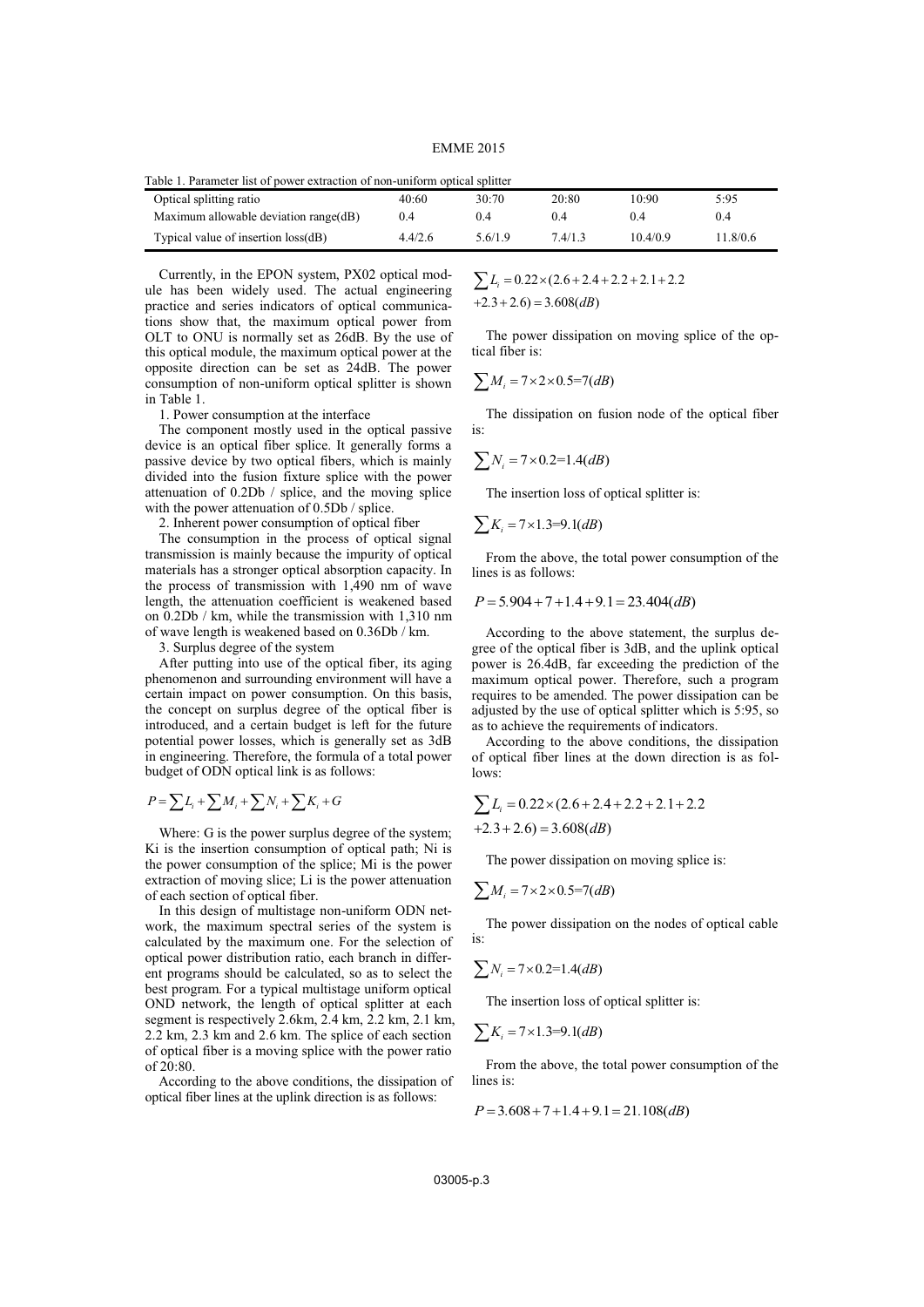# MATEC Web of Conferences



Figure 4. Program 1



Figure 5. Program 2



Figure 6. Schematic diagram of network expansion.

According to the above statement, the surplus degree of the optical fiber is 3dB, so the optical power budget at the down direction is in line with the design requirements.

ODN network in EPON system is usually designed

as multistage network mainly due to the chain network structure of transmission lines. Different proportions of optical splitter used herein will eventually transit to 1: 1, so that the optical power dissipation of each ONU gradually becomes the same. Considering from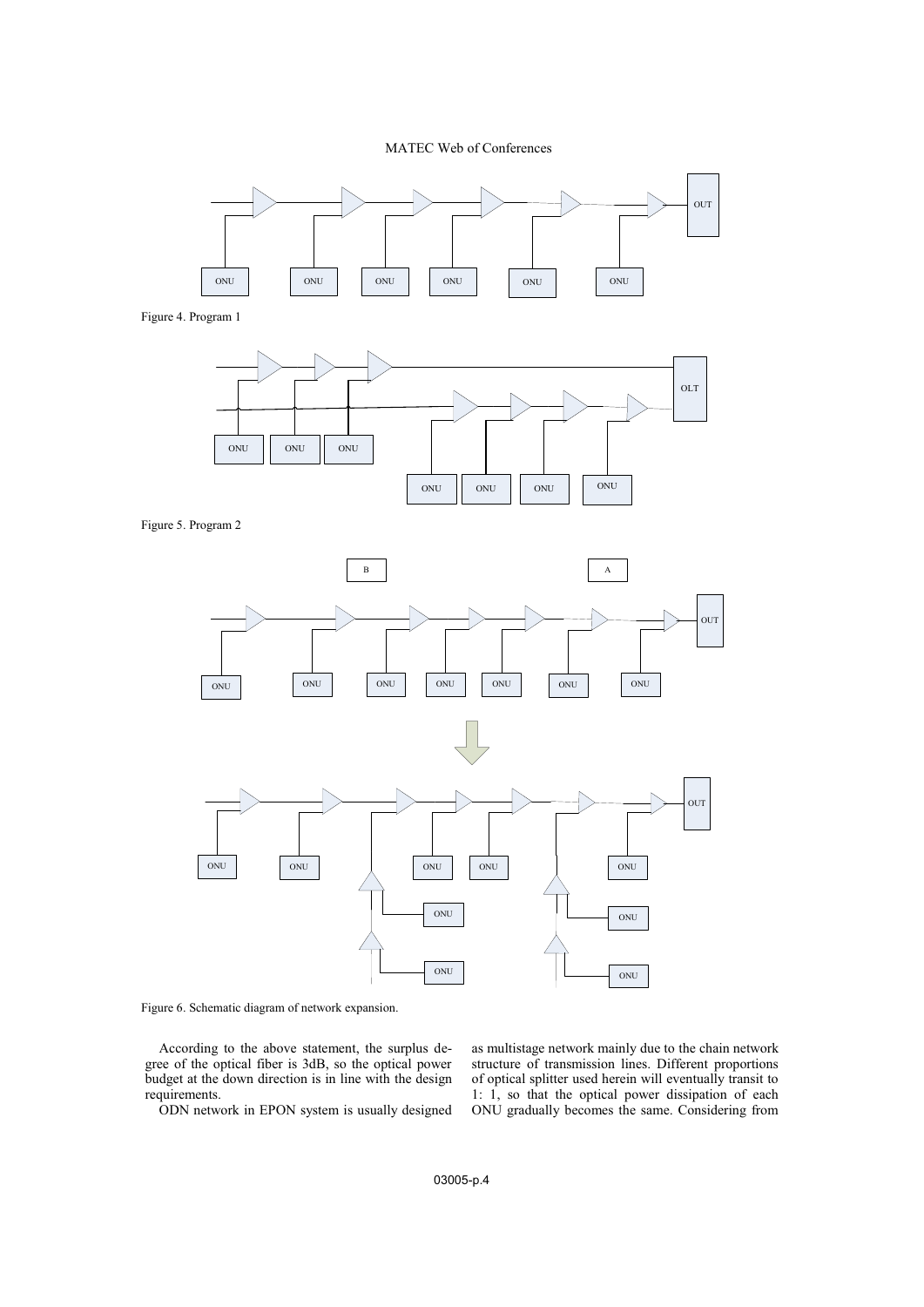simplifying the network, reducing the series of optical splitter can provide more space for future expansion of the network and effectively improve the reliability of ODN network. Figures 4 and 5 respectively show two different design schemes: the cascade scheme adopts one four-grade optical splitter, one three-grade optical splitter and two PON interfaces; the other cascade scheme adopts one seven-grade optical splitter and one PON interface.

Compared with the second scheme, the first scheme is added with a one-core backbone optical fiber, which can make the optical power rate in an entire network surplus, and provide the possibility for greater development space in the future.

With the continuous development of smart power grid, the line construction and protection in the power industry are also continuously upgrading. Therefore, faced with planning of the power grid in the future, there is also a need to consider whether the network communication possesses a surplus degree after rent. Figure 6 is a schematic diagram of network expansion.

To plan the power grid construction in the future, if there are expansion needs at the point of A and B, in the construction of ODN network, there is a need to set aside much enough optical power budget at these two points. To enhance the surplus space of the network, generally, there is a need to enhance the backbone fiber core. Through setting aside sufficient optical power, the operating rate can be significantly increased, while the costs can be significantly reduced.

## 3.3 *EPON networking schemes*

EPON networking scheme is proposed based on the construction conditions of the substation, transmission line tower, and actual needs of video monitoring: The chain topology structure is a major structural model adopted by EPON optical distribution network. Generally, the distance between each ONU is within the range of 2 to 4 km, which belongs to flexible distance. OLT mainly collects the transmission line video monitoring information within 20 km.

To apply for EPON access networking technology in the transmission line and substation video monitoring can make a higher level of dispatching center use the existing power communication network, and realize data collection, transmission and processing in the entire video monitoring system.

## 4 APPLICATION OF EPON TECHNOLOGY IN THE TRANSMISSION LINE VIDEO MONI-TORING

According to the data provided by the communication automation center of Liaoning Electric Power Co., Ltd., the distance between power cable connector boxes (a, b, c, d) is respectively 4.2km, 4.5km and 3.6km. The distance between the substation and connector box is 3.4 km. The selection of optical splitter is shown in Table 2:

Table 2. Parameters of optical splitter

| Location of optical splitter a                           |       |                                      |       |
|----------------------------------------------------------|-------|--------------------------------------|-------|
| Typical value of insertion<br>$loss$ (dB)                |       | $10.4/0.9$ 7.4/1.2 $5.5/1.9$ 4.4/2.5 |       |
| Spectral ratio by the use of $10:90$<br>optical splitter | 20.80 | 30:70                                | 40:60 |

The power dissipation at the uplink direction is calculated as follows:

The dissipation on the lines of optical fiber is:

 $\sum L_i = (4.2 + 4.5 + 3.6 + 4.3) \times 0.36 = 5.98(dB)$ 

The dissipation on moving splice is:

$$
\sum M_i = 4 \times 2 \times 0.5 = 4(d)
$$

The dissipation on fusion node of the optical cable  $i_{s}$ 

$$
\sum N_i = 0.2 \times 4 = 0.8 (dB)
$$

The insertion loss of optical splitter is:

$$
\sum K_i = 2.6 + 1.9 + 1.2 + 0.9 = 6.5 (dB)
$$

The total power consumption of the lines is:

$$
P = 6.5 + 0.8 + 4 + 5.97 = 17.3 (dB)
$$

Combined with the surplus degree of the optical fiber, the power budget at the uplink direction should be smaller than the predetermined 24dB;

The power dissipation at the down direction is calculated as follows:

The dissipation on the lines of optical fiber is:

$$
\sum L_i = (4.2 + 4.5 + 3.6 + 4.3) \times 0.22 = 3.65 (dB)
$$

The dissipation on moving splice is:

$$
\sum M_i = 4 \times 2 \times 0.5 = 4(d)
$$

The dissipation on fusion node of the optical cable is:

$$
\sum N_i = 0.2 \times 4 = 0.8 (dB)
$$

The insertion loss of optical splitter is:

$$
\sum K_i = 2.6 + 1.9 + 1.2 + 0.9 = 6.5 (dB)
$$

The total power consumption of the lines is:

$$
P = 6.5 + 0.8 + 4 + 3.625 = 14.9(dB)
$$

Combined with the surplus degree of the optical fiber, the power budget at the down direction should be much smaller than 26dB, indicating that the design is in line with requirements. Through the above analysis,